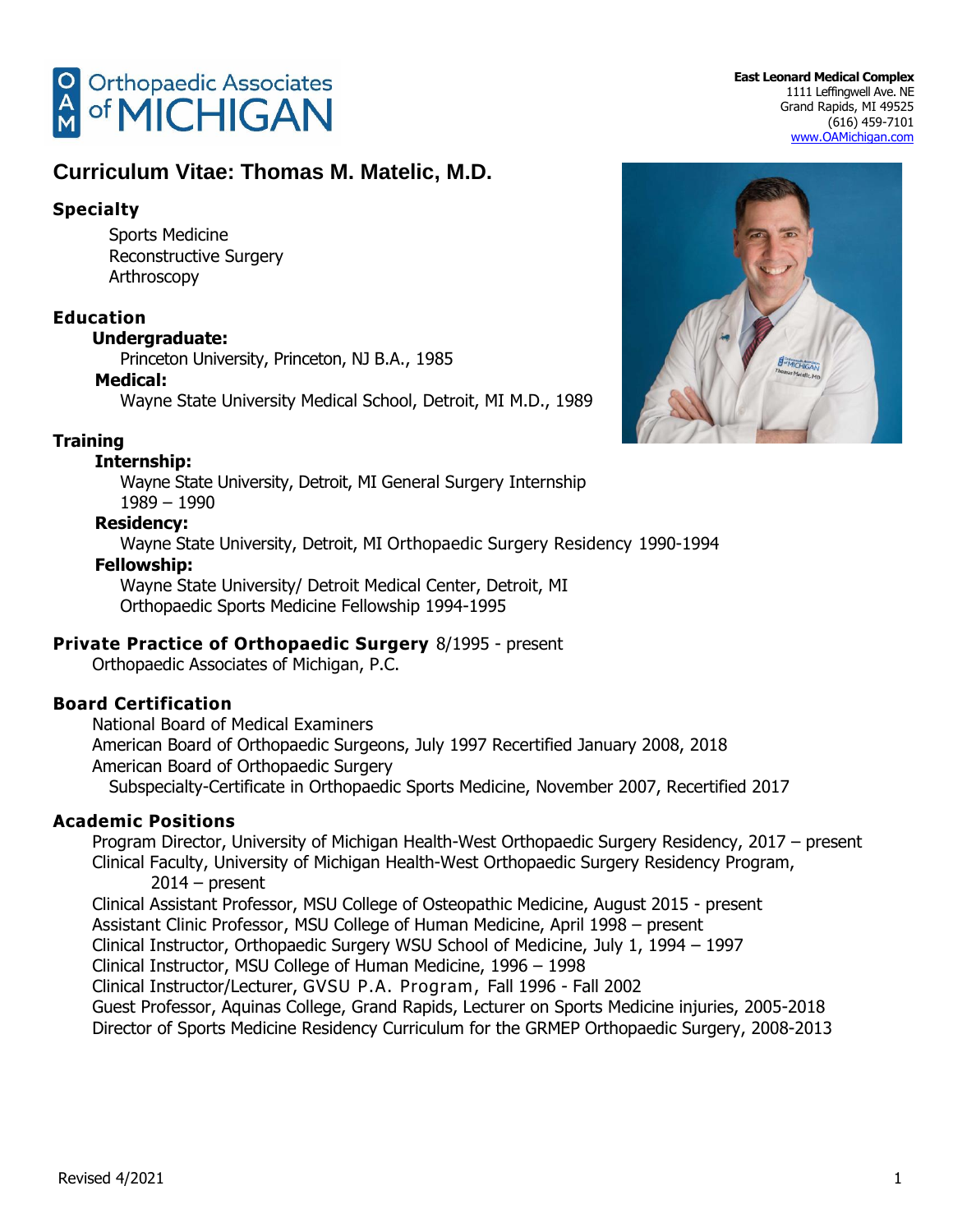

#### **Honors and Awards**

Program Director – Orthopaedic Surgery Residency – University of Michigan Health-West, 2017 Herbert E. Pedersen – Outstanding Orthopaedic Resident Award, 1993-1994 Cornerstone University Athletics Hall of Honor Inductee, 2013-2014 Grand Rapids Magazine Top Doc's Award Winner, 2019, 2020, 2021, 2022 American Orthopedic Society for Sports Medicine Council of Delegates, Michigan Representative

#### **Memberships**

Michigan Orthopaedic Society Kent County Medical Society Michigan State Medical Society Wayne State University Medical Alumni Association Princeton University Alumni Association American Academy of Orthopaedic Surgeons American Orthopaedic Society for Sports Medicine Mid America Orthopaedic Association

#### **Hospital Affiliations**

University of Michigan Health-West – Wyoming, Michigan Spectrum Health Hospitals – Grand Rapids, Michigan Mercy Health St. Mary's - Grand Rapids, Michigan Mary Free Bed Rehabilitation Hospital – Grand Rapids, Michigan

#### **Research Experience**

Research Assistant, WSU Dept. of Occupational Medicine Asbestos Exposure in Industrial Occupations 1989 Research Assistant, WSU Dept. of Bioengineering 1989

#### **Team Physician**

Grand Rapids Griffins (AHL), 1996 - present Cornerstone University, 1995 - present Davenport University, 2002 - 2015 Forest Hills Central High School, 2005 – present Northview High School, 1995 – 2005, 2019 - present Caledonia High School, 2019 - present Grand Rapids Catholic Central High School, 2011 – 2015 Grand Rapids Drive (NBA Development League), 2014 - 2021 Grand Rapids Rampage (AFL), 1998-2008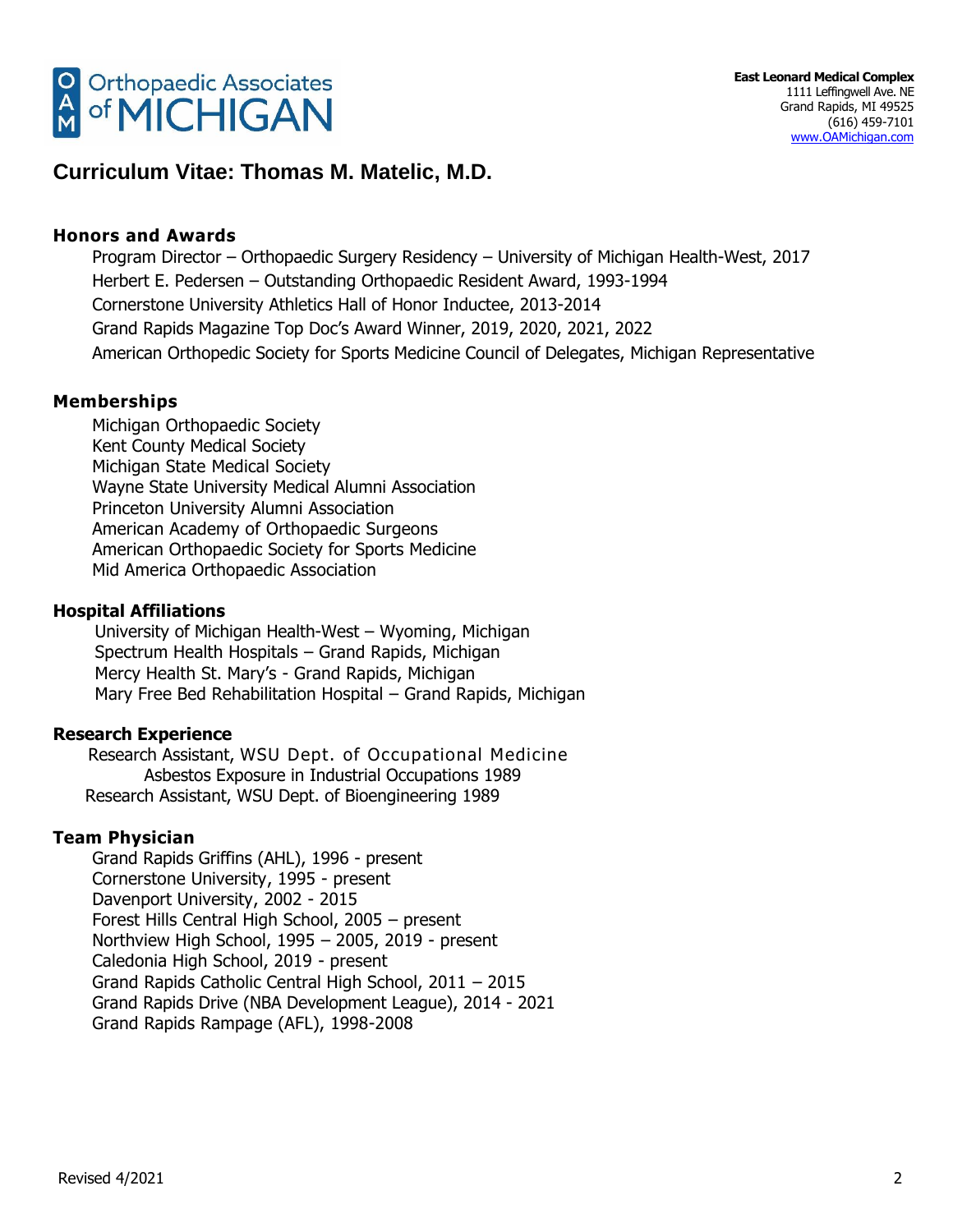

### **Publications**

Matelic, T.M., Manoli II, A.:Closed Degloving Injury of the Fifth Toe: A Case Report. *The Journal of Orthopaedic Trauma,* 8(3):265-266, 1994.

Matelic, T.M., Stanitski, C.L.:Operative Treatment of Osteochondritis Dissecans In Situ By Retrograde Pinning, a Preliminary Report. *Journal of Orthopaedic Techniques,* 3(1):17-24, 1995.

Matelic, T.M., Aronsson, D.D., Boyd, D.W., Jr., LaMont, R.L.: Acute Hemarthrosis of the Knee in Children. *The American Journal of Sports Medicine,* 23(6):668-671, 1995.

Teitge, R.A., Faerber, W., Des Madryl, P., Matelic, T.M.: Stress Radiographs of the Patellofemoral Joint. *The Journal of Bone and Joint Surgery,* 78A:1 93-203, 1996.

Matelic, T.M., Monroe, M.T., Mast, J.W.: The Use of Endosteal Substitution in the Treatment of Recalcitrant Nonunions of the Femur. *The Journal of Orthopaedic Trauma,* 10(1):1-6, 1996.

[Brandenburg SR,](https://www.ncbi.nlm.nih.gov/pubmed/?term=Brandenburg%20SR%5BAuthor%5D&cauthor=true&cauthor_uid=29136255) [Matelic T.M.](https://www.ncbi.nlm.nih.gov/pubmed/?term=Matelic%20TM%5BAuthor%5D&cauthor=true&cauthor_uid=29136255): Loss of Internal Tibial Rotation After Anterior Cruciate Ligament Reconstruction [Orthopedics.](https://www.ncbi.nlm.nih.gov/pubmed/29136255) 2018 Jan 1;41(1):e22-e26. doi: 10.3928/01477447-20171106-03. Epub 2017 Nov 14.

O'Neil S, Danielson K, Johnson K, Matelic T. ON-Q Infusion Pump Linked to Increased Hospital Stay after Total Knee Arthroplasty. J Orthop. 2018;15(2):666–670. Published 2018 May 8. doi:10.1016/j.jor.2018.05.043

Hall T, Danielson K, Brandenburg S, Matelic T.: A Case Series of Recurrent Myotendinous Rotator Cuff Tears Repaired and Augmented with Dermal Allograft: Clinical Outcomes at Two Years. Journal of Shoulder and Elbow Surgery. 2020 Jun 9:S1058-2746 (20) 30281-0. doi: 10.1016/j.jse.2020.03.021

Perry S, Matelic T, Beyer S. Direct On-Lay Repair of Isolated Pediatric Lateral Collateral Ligament Knee Injury with Biceps Femoris Tendon Rotation Graft Augmentation: A Case Report. *The Journal of Bone and Joint Surgery Case Connect,* 2022 Jan, 26; 12(1).

### **Abstracts**

Teitge, R.A., Matelic, T.M., Faerber, W., Des Madryl, P.: Radiographic Analysis of Patellofemoral Instability. Orthopaedic Transactions, 1 7(3):606, 1993.

Dekutoski, M.B., Yang, K.A., Thomson, G., Matelic, T.M., Gross, M.L., DeSilva, S.: Biomechanical Evaluation of Distal Radius Fractures: A Dynamic Impact Model. Orthopaedic Transactions, 16(1):51, 1992.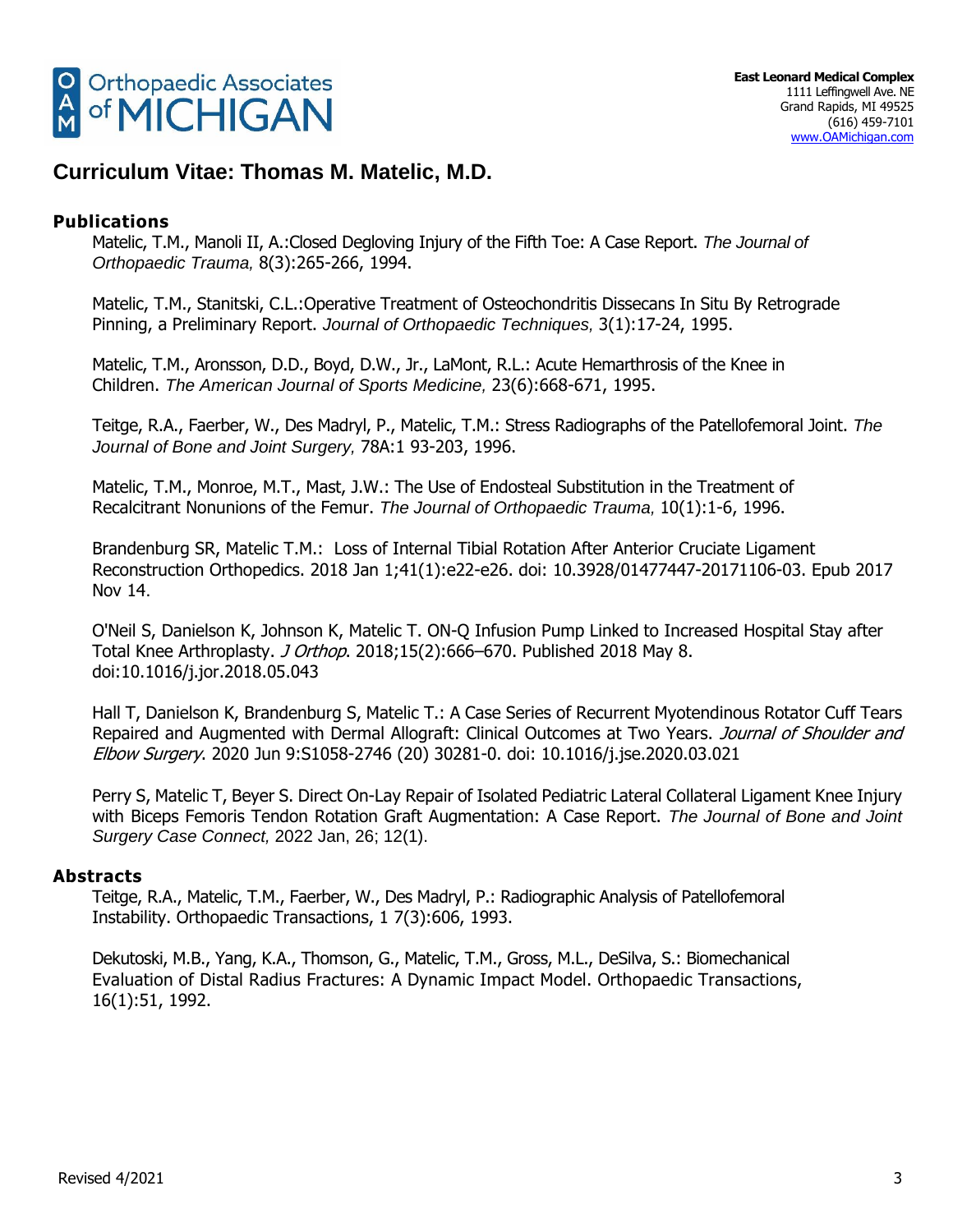

### **Presentations**

Acute Hemarthrosis of the Knee in Children. Matelic, T.M., Aronsson, D.D., Boyd, Jr., D.W., LaMont, R.L. Michigan Orthopaedic Society Annual Meeting, Shanty Creek, MI, June 1991.

Acute Hemarthrosis of the Knee in Children. Matelic, T.M., Aronsson, D.D., Boyd, D.W., Jr., LaMont, R.L.

Poster - American Academy of Orthopaedic Surgeons Meeting, Washington, D.C., February 1992.

Acute Hemarthrosis of the Knee in Children. Matelic, T.M., Aronsson, D.D., Boyd, D.W., Jr., LaMont, R.L. Mid-America Orthopaedic Society Meeting, Orlando, FL, April 1992.

Radiographic Analysis of Patellofemoral Instability: Teitge, R.A., Faerberg, W., Des Madryl, P., Matelic, T.M. Michigan Orthopaedic Society Meeting, Mackinac Island, MI, June 1992.

Radiographic Analysis of Patellofemoral Instability: Teitge, R.A., Faerberg, W., Des Madryl, P., Matelic, T.M. American Orthopaedic Association Residents' Conference, Seattle, WA, March 1993.

Radiographic Analysis of Patellofemoral Instability: Teitge, R.A., Faerberg, W., Des Madryl, P., Matelic, T.M. Mid-America Orthopaedic Society Meeting, Hilton Head Island, SC, May 1993.

The Use of Endosteal Substitution in the Treatment of Recalcitrant Nonunions of the Femur. Matelic, T.M., Monroe, M.T., Mast, J.W. Michigan Orthopaedic Society Meeting, Mackinac Island, MI, June, 1994.

The Use of Endosteal Substitution in the Treatment of Recalcitrant Nonunions of the Femur. Matelic, T.M., Monroe, M.T., Mast, J.W. Herbert E. Pedersen Memorial Lectureship, Detroit, MI, September 1994.

Retrograde Fixation of Osteochondritis Dissecans of the Knee, A Preliminary Report. Stanitski, C.L., Matelic, T.M. American Academy of Orthopaedic Surgeons Meeting, Orlando, FL, February 1995.

Anterior Knee Pain and Rotational Abnormalities of the Lower Limbs. Matelic, T.M., Chadha, H.S., Lee, F.S., Teitge, R.A. Michigan Orthopaedic Society Meeting, Traverse City, MI, June 1995.

The Scapular Drawer Test for Diagnosing Chronic Acromioclavicular Instability. Matelic, T.M., Sylvain, G.M., Teitge, R.A., Herbert E. Pedersen Memorial Lectureship, Detroit, MI, October 1995.

Achilles Tendon Injuries. Matelic, T.M. Grand Rapids Residency Program Grand Rounds, Blodgett Memorial Medical Center, Grand Rapids, MI, November 1995.

The Shoulder: Anatomy, Physical Examination and Diagnosis of Common Disorders. Matelic, T.M. Grand Rapids Orthopaedic Residency Program Grand Rounds, St. Mary's Hospital, Grand Rapids, MI, July 1996.

Sports Medicine - Basic Science and Common Injuries. National Association of Orthopaedic Nurses, Grand Rapids MI, September 1996.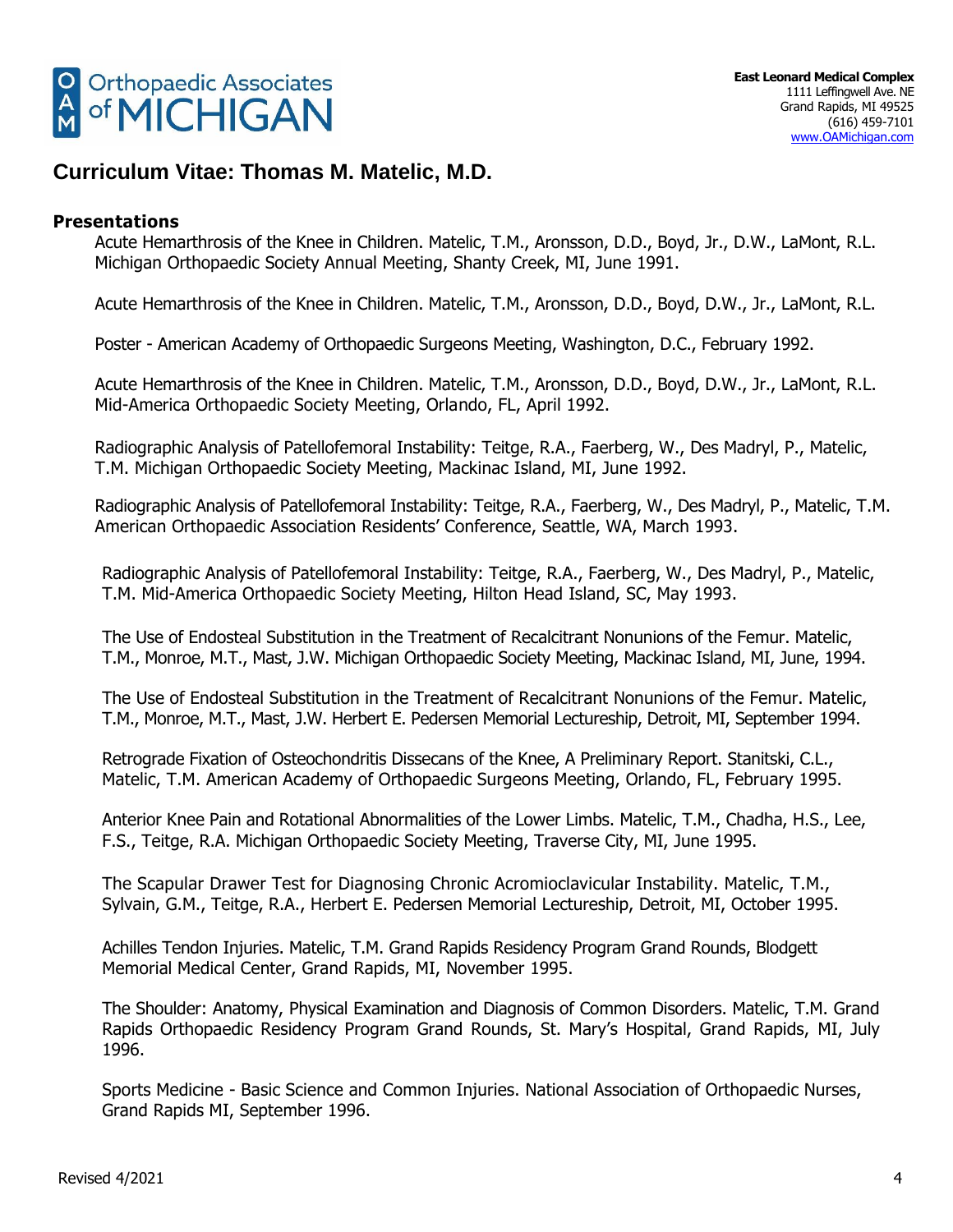

## **Presentations (continued)**

Ankle Fractures. Matelic, T.M. Grand Rapids Orthopaedic Residency Program Grand Rounds, St. Mary's Hospital, Grand Rapids, MI, January 1997.

Evaluation of Head and Neck Injuries in Sports. Matelic, T.M., Butterworth Regional Sports Seminar, Grand Rapids, MI, April 1997.

Sports Medicine - Basic Science and Common Injuries. Matelic, T.M., National Association of Orthopaedic Nurses, Butterworth Hospital, Grand Rapids, MI, March 1998.

Achilles Tendon Injuries. Matelic, T.M., Grand Rapids Orthopaedic Residency Program, Grand Rounds, Butterworth Hospital, Grand Rapids, MI, April 1998.

Evaluation of the Acutely Injured Knee. Matelic, T.M., Butterworth Regional Sports Seminar. Grand Rapids, MI, April 1998.

Moderator; Sports Medicine Section of Michigan Orthopaedic Society Annual Meeting, Mackinac Island, MI, June 1998.

Scapulothoracic Dissociation: A Case Presentation. Theut, P., Matelic, T.M.: Poster - Michigan Orthopaedic Society Annual Meeting, Mackinac Island, MI, June 1998.

Injuries About The Elbow In Athletes. Matelic, T.M.: Grand Rapids Orthopaedic Residency Program, Spectrum Health, Grand Rapids, MI, November 1998.

Moderator; Spectrum 3rd Annual Regional Sports Medicine Seminar, Upper Extremity Injuries. Grand Rapids, MI, March 1999.

Impingement Syndrome and Rotator Cuff Disorders. Matelic, T.M.: Spectrum 3rd Annual Regional Sports Medicine Seminar, Grand Rapids, MI, March 1999.

Osteotomies for Gonarthrosis. Matelic, T.M., Grand Rapids Orthopaedic Residency Program, Spectrum Health, Grand Rapids, MI, April 1999, 2001, 2003.

Sleeve Fracture of the Superior Pole of the Patella. Matelic, T.M., Alfandre, J.: A case report poster, Michigan Orthopaedic Society Annual Meeting, Traverse City, MI, June 1999.

Faculty and Lab Instructor, Biomet Seminar, Meeting for ACL Reconstruction, AAOS Learning Center, Rosemont, IL, Fall 1999, Spring 2001, Spring 2003.

Evaluation of the Shoulder. Matelic, T.M., Statewide Campus System Division of Family Medicine, Annual Educational Conference, East Lansing, MI, February 2000.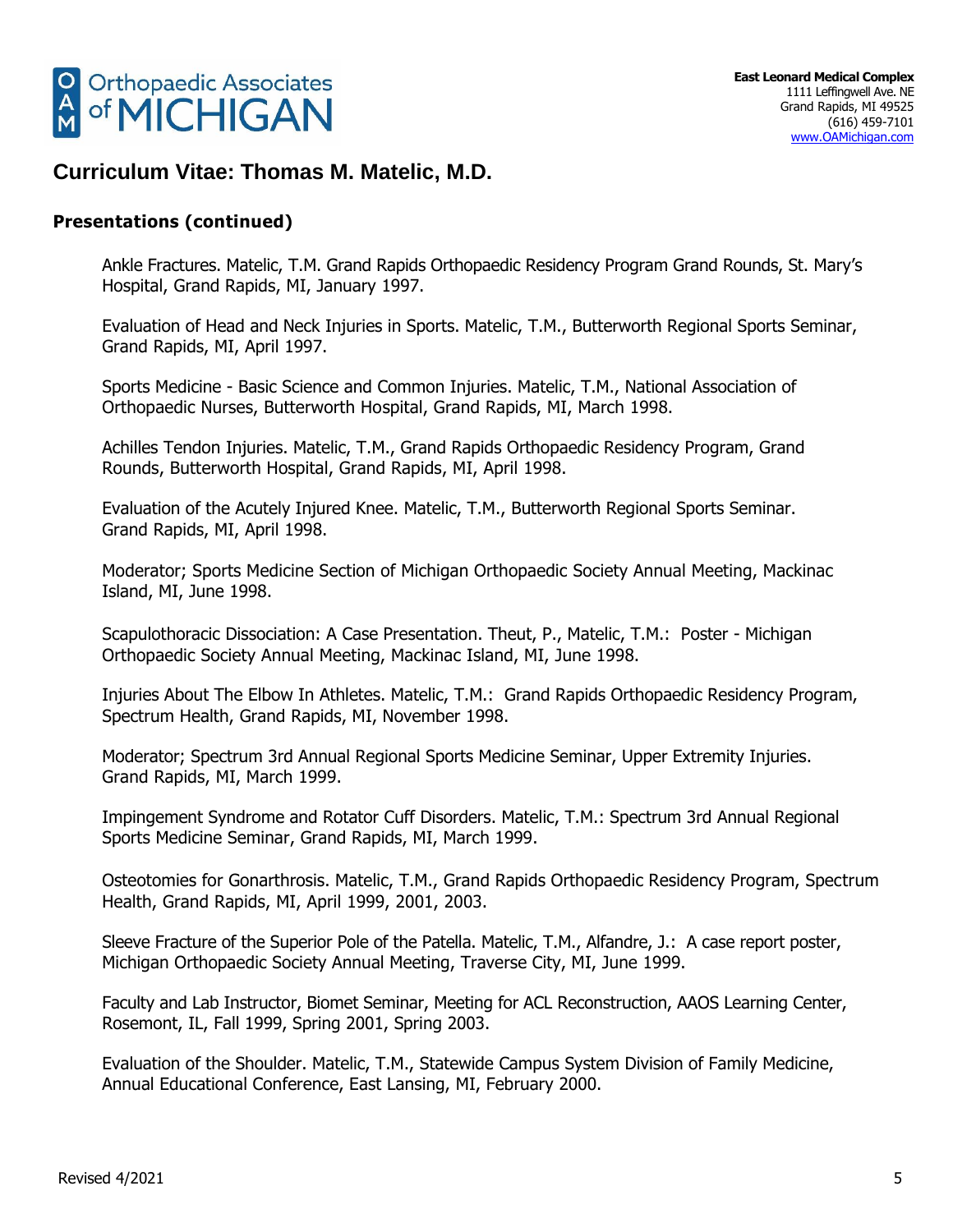

## **Presentations (continued)**

Evaluation of the Female Athlete. Matelic, T.M., Grand Rounds, Department of Pediatrics, Spectrum Health, Grand Rapids, MI, February 2000.

ACL Injuries in Female Athletes, Matelic, T.M., Spectrum 4th Annual Regional Sports Medicine Seminar, March 2000.

Faculty, American College of Sports Medicine, Midwest Regional Chapter, Annual Meeting, Grand Rapids, MI, October 2000.

The uses of an indwelling catheter to treat post operative pain after open shoulder surgery. Jabara, M., Matelic, T.M., Michigan Orthopaedic Society Annual Meeting, Traverse City, MI, June 2001.

Postoperative Pain Management in Major Shoulder Surgery Using an Indwelling Shoulder Catheter. Jabara, M., Matelic, T.M., 2002 MOS Summer Meeting, Mackinaw Island, MI.

Heterotopic Ossification of the Distal Clavicle after Traumatic Separation of the AC joint. Lenters, T., Matelic, T.M., 2003 MOS Summer Meeting, Traverse City, MI.

An Anatomic Approach to Surgical Repair for Lateral Instability of the Patella. Matelic, T.M., 2003 MOS Fall Meeting, Lansing, MI.

Advances in the Management of the Unstable Glenohumeral Joint; Implications for Rehabilitation. Hope College Distinguished Lecture Series in Sports Medicine, Grand Rapids, MI, February 2004.

Cavus Foot and A Radiographic Analysis of Jones' Fracture. Hammerstein, J., Matelic, T.M., 2004 MOS Annual Meeting, Mackinac Island, MI.

Heterotopic Ossification of the Distal Clavicle After Traumatic Separation of the AC Joint. J. Cornelius, Lenters, T., Matelic, T.M. -2006 Annual Meeting of the Mid-American Orthopaedic Society, San Antonio, Texas.

Rotator Cuff Injuries, symposium on Repair Techniques. Grand Rapids Area Orthopaedic Residency, Grand Rounds. March 19, 2008.

Moderator, Organizer, and Speaker. Grand Rapids Medical Education and Research Center. Orthopaedic Residency Grand Rounds. Sports Medicine Month. May, 2008.

Speaker. Spectrum Health Community Education Seminar. ACL Tears in Female Athletes. February 22, 2009.

Moderator and Organizer, Grand Rapids Medical Education and Research Center, Orthopaedic Residency, Grand Rounds. Sports Medicine Month. May, 2009.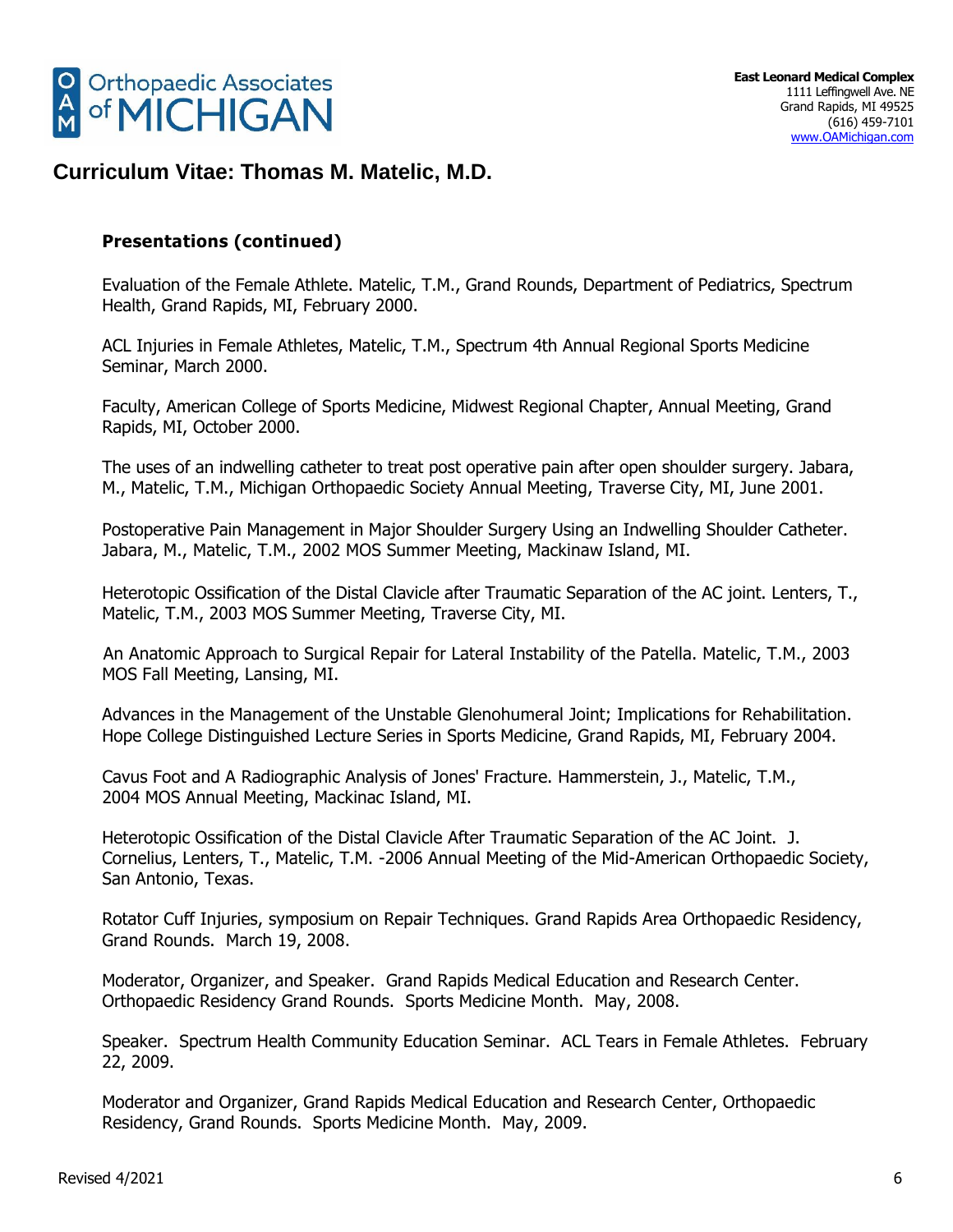

## **Presentations (continued)**

Speaker, Grand Rapids Medical Education and Research Center, Orthopaedic Residency Grand Rounds. The History of ACL Reconstructions. May, 2009.

Speaker. Grand Rapids Medical Education and Research Center. Orthopaedic Grand Rounds. Mini Open Rotator Cuff Repairs. September, 2009.

Speaker. Hope College Distinguished Lecture Series in Sports Medicine. Patellar Instability= Evaluation and Treatment. March, 1, 2010.

Speaker. Michigan Orthopaedic Society Annual Meeting. The Patellofemoral Joint-What's New?. Mackinac Island, MI. June 2010.

Speaker, West Michigan Regional Athletic Trainers Conference, Common Lacrosse Injuries, May 2013.

Speaker, Grand Rapids Medical Education and Research Center Orthopaedic Grand Rounds. Corrective Osteotomies About the Knee, May 2014.

Loss of Internal Rotation after "Anatomic" ACL Reconstruction. Brandenburg, S., Matelic, T.M., Poster Michigan Orthopaedic Society Annual Meeting Mackinac Island, MI. June, 2015.

Shoulder and Elbow Injuries in the Immature Athlete. Presentation. Adolescent Sports Medicine Symposium. Michigan Orthopaedic Society Annual Meeting. Mackinac Island, MI. June, 2015.

Moderator: Mid-America Orthopaedic Association Annual Meeting, Sports Medicine / Shoulder Educational Session, Bonita Springs, Florida: April 2016

Course Instructor, Arthrex Regional Knee Course; Grand Rapids, MI: May 7, 2016 Presentation: "Advances in Meniscus Repair" Presentation: "Biologic Algorithm for Articular Cartilage Restoration"

A Case Series Review of Recurrent Medial Myotendinous Rotator Cuff Tears Repaired with Dermal Allograft Augmentation: Brandenburg, S., Danielson, K., Matelic, T.M., Vasilef, C., Nowatzke, R, Walker, L.; Michigan Orthopaedic Society 2017 Poster Presentation – Shoulder – Mackinac Island, MI June, 2017.

A Retrospective Review of Immediate Postoperative Pain Control with Total Knee Arthroplasty, Danielson, K., O'Neil, S., Brandenburg, S., Schwab, W., Johnson, K., Matelic, T.M. Michigan Orthopaedic Society 2017 Poster Presentation – Mackinac Island, MI, June, 2017.

Knee Dislocation and Limb Salvage – Presented at Metro Health University of Michigan Health Grand Rounds, Wyoming, MI, December 2019.